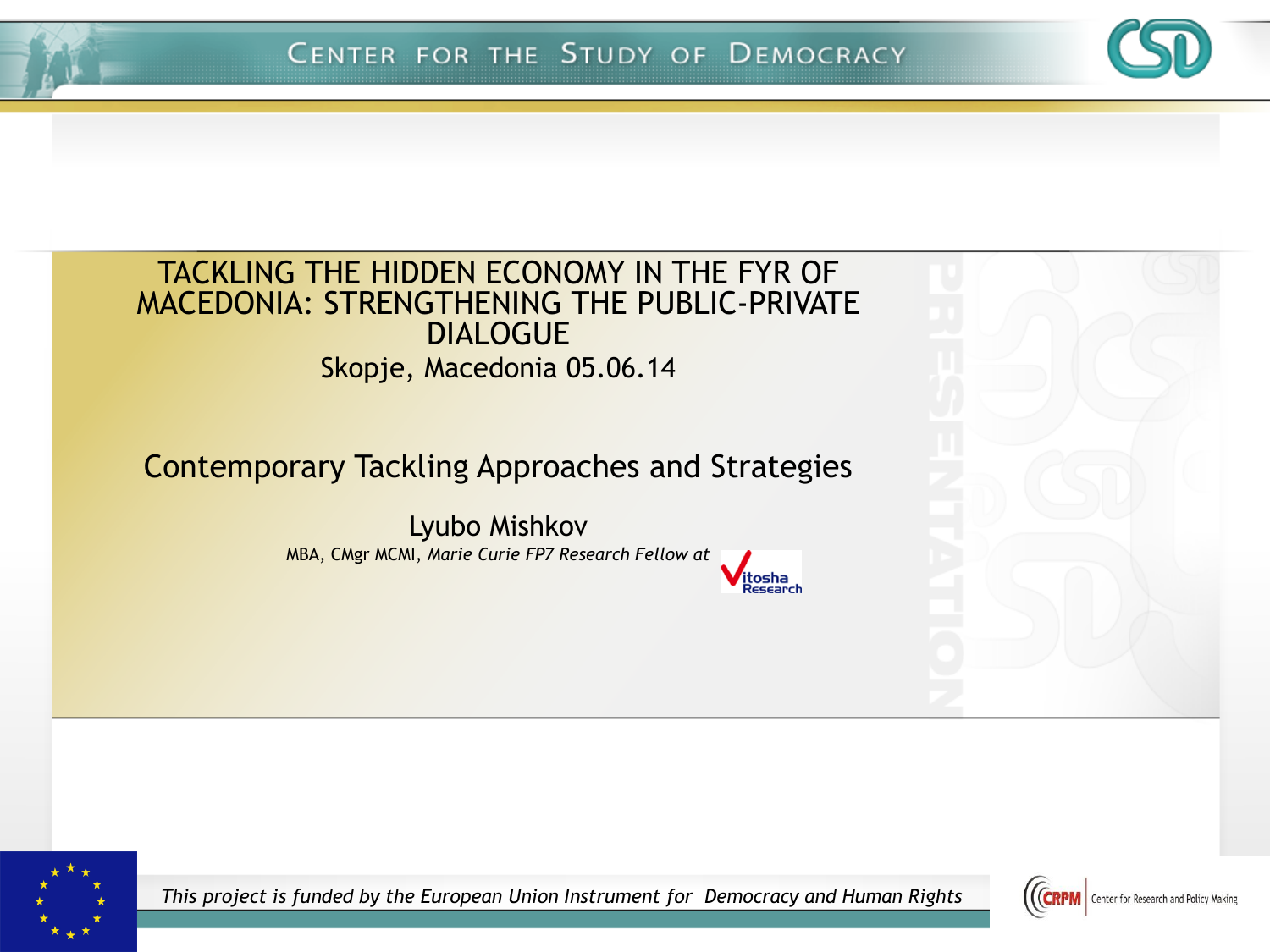

#### **Content**

- $\triangleright$  Italian online tool in tax evasion drive Redditest.
- $\triangleright$  Australian Tax Office Business Viability Assessment Tool.
- $\triangleright$  The future of tax compliance management suitable tools for monitoring, control and customer relationship development.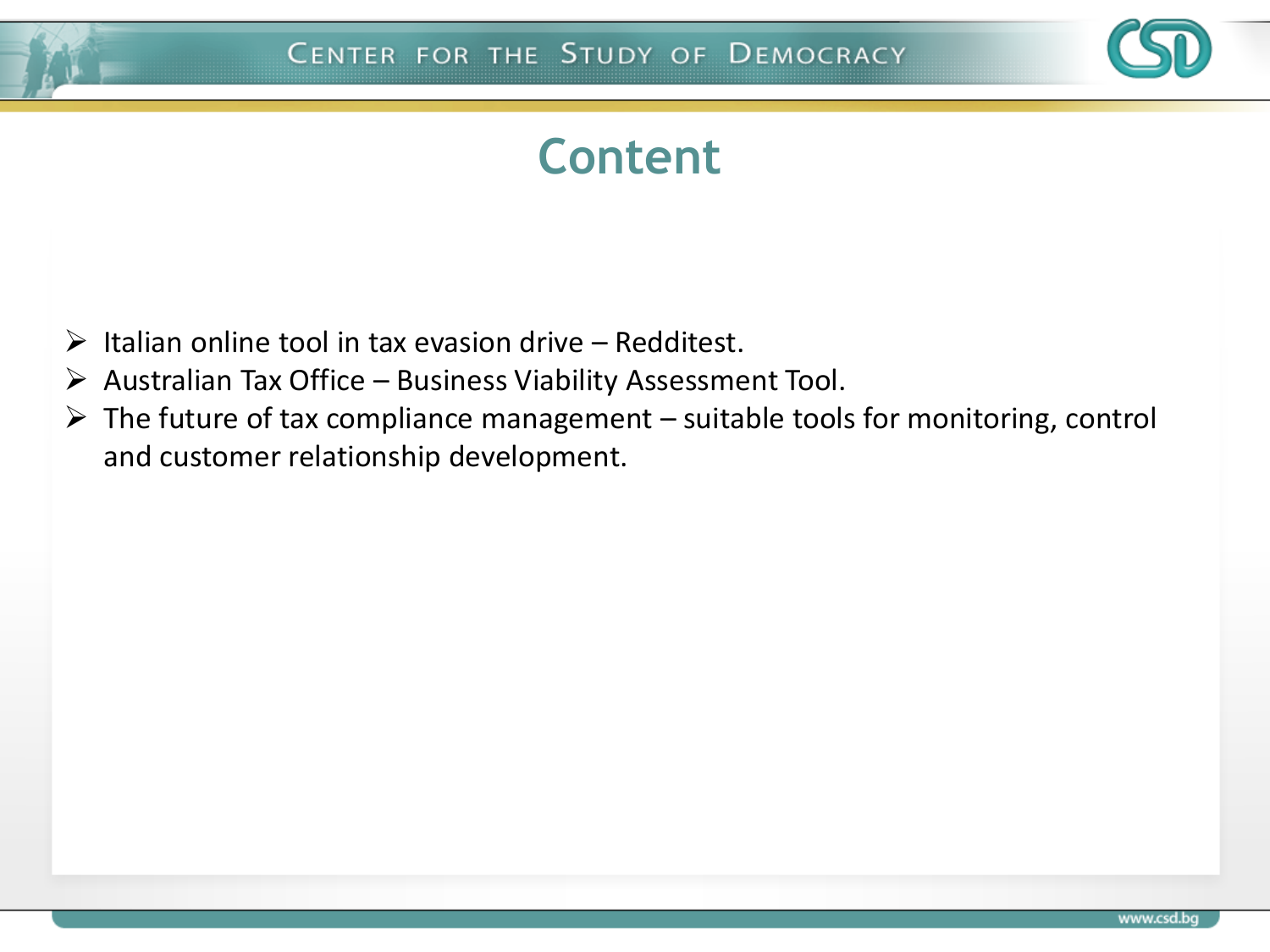

#### **Italian online tool in tax evasion drive – Redditest**

ReddiTest is software that allows taxpayers to assess the consistency between the household income and expenses during the year. And in particular whether the result is "coherent" with the amount of taxes they are paying.

"It's a self-diagnosis instrument... not a repressive instrument," Attilio Befera, director of Italy's tax agency, said in an interview with Radio 24 (2012).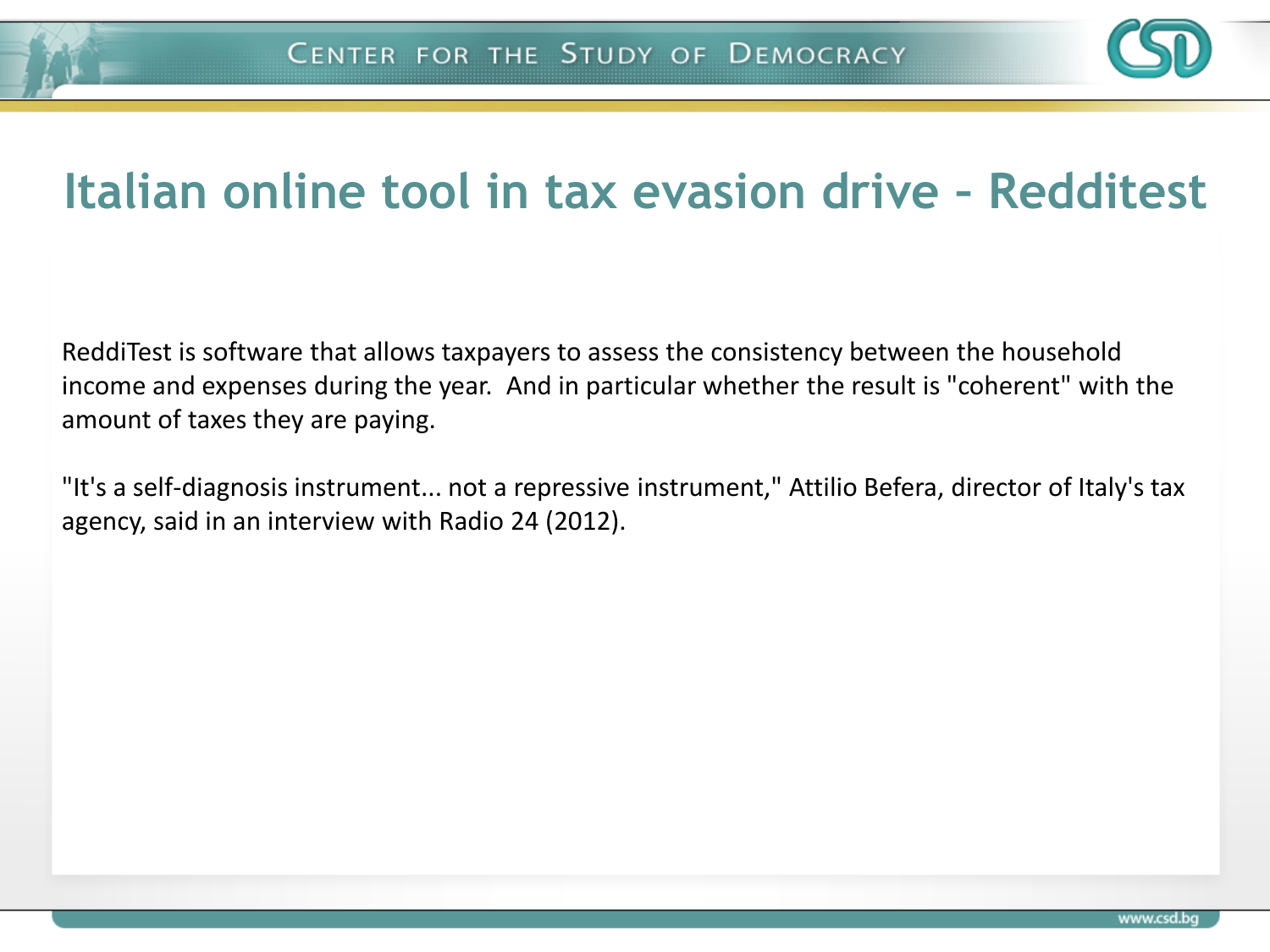

### **The future of tax compliance management. Suitable tools for monitoring, control and customer relationship development**

Tax Offices across the world face some specific problems:

- $\triangleright$  Cost of tax non-compliance diagnostics.
- $\triangleright$  Cost of tax compliance enforcement.
- $\triangleright$  Real time responses.
- $\triangleright$  Some level of corruption and subjectivity in enforcement.
- $\triangleright$  In possession of BIG DATA but how to use it.

Business Intelligence (for Tax Offices) and how it could be effectively employed. Current practices: HMRC UK and NRA Bulgaria: Oracle Business Intelligence Enterprise edition

- $\triangleright$  Ad hoc Analysis and Interactive Reporting
- $\triangleright$  Proactive Detection and Alerts
- $\triangleright$  Actionable Intelligence
- $\triangleright$  Scorecard and Strategy Management